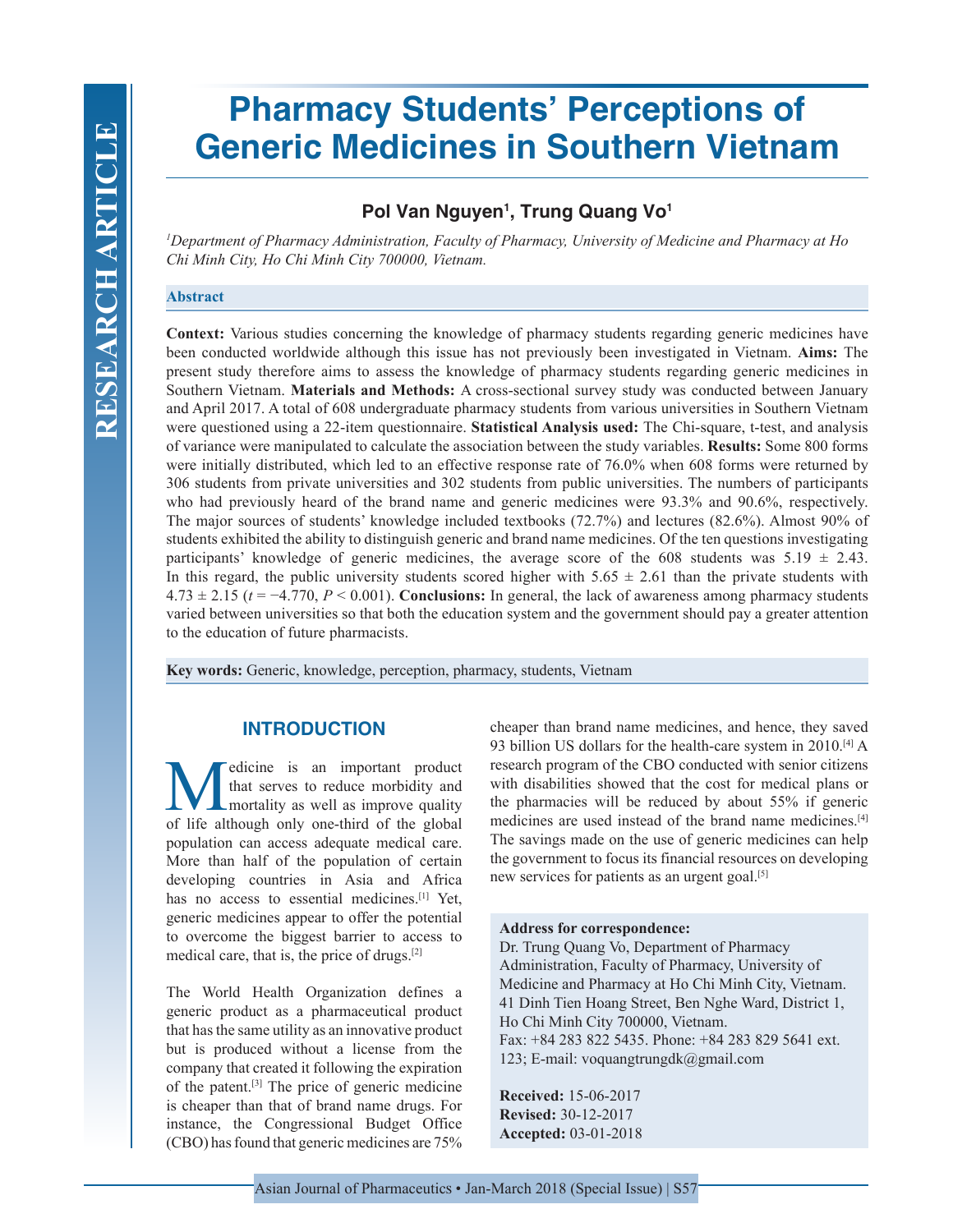Pharmacists now play a very important role in reducing medical expenses since it has been found that patients more commonly attend pharmacies (at a rate of 42%) than hospitals and clinics in Malaysia.[6] In Australia, Hassali *et al*. noted that brand-name drugs on prescription can be substituted for generic medicines following advice from the pharmacist and assurances of efficacy.[7,8] Another study by Hassali *et al*. conducted in eight countries (the US, United Kingdom, Finland, Sweden, Australia, Japan, Malaysia, and Thailand) in 2013, as well as the study by Babar *et al*. conducted in Malaysia in 2010, suggest that pharmacists are generally in favor of promoting the use of generic medicines to their clients.[9,10]

One reason for this lack of knowledge on the part of doctors could be the limited scope of college programs concerning the concept of generic medicines, which may need to be supplemented by additional education to enhance the future use of generic medicines.<sup>[11]</sup> Both pharmacists and doctors acknowledge that there is insufficient knowledge about the quality, safety, and efficacy of generic medicines.[12,13] A study conducted in Bangladesh found that students' perspectives with regard to generic medicines were moderate  $(63.29\%),$ while there was a difference between the perspectives of medical students and pharmacists, with about 85% of students having heard of the concept of generic and brand name drugs. [14] Pharmacy students are the practitioners of the future, and their knowledge and perspectives will thus play an important role in promoting the use of high-quality medications.<sup>[15]</sup> Othman and Abdulghani (2015) found that more than 70% of students believed that the generic medicine was lower quality and less effective than the brand-name medicine. That results needed for distinctiveness and prevention pre-registrants to contribute inappropriately to generic medicine use.<sup>[16]</sup>

To determine the extent to which future practitioners are aware of generic prescriptions and generic substitutes, and in light of the fact that studies on the impact of pharmacy students on the use of generic medicines in Vietnam are limited, the current study aims to assess the knowledge and perspectives of pharmacy students in Southern Vietnam regarding generic medicines.

## **MATERIALS AND METHODS**

## **Study design and study sample**

This cross-sectional survey study was conducted with sophomore to senior students attending various universities between February and April 2017. The study sample was achieved through convenience sampling. The University of Medicine and Pharmacy at Ho Chi Minh City and Can Tho University of Medicine and Pharmacy are two public universities with full facilities and experienced teachers to train pharmacists, with their numbers of students per year being about 300 and 150, respectively. In contrast, Hong Bang International University and Nguyen Tat Thanh University are two private universities that in recent years have trained larger number of pharmacists (400 and 950 students per year, respectively).

This study used the Raosoft online tool to determine the sample size.<sup>[17]</sup> The estimated enrolment for the relevant university courses was approximately 5450 students (which was calculated according to the average indicator training multiplied by the number of years of relevant training). The minimum sample size for the study was 359, which was estimated using an online sample size calculator (Raosoft) with a confidence level of 95% and 5% margin of error. However, a larger sample size was then obtained by doubling the result of the formula and eliminating the sampling error. The total response rate was  $81.5\%$  ( $n = 652$ ) after 800 questionnaires had been distributed and voluntarily completed by the students. After excluding the inadequate forms, 608 questionnaires were selected for the final analysis, which gave an effective response rate of 76.0%. The information obtained from the survey was secure in terms of the participants' privacy and confidentiality.

#### **Data collection**

A 22-item questionnaire based on that used in the study by Siam *et al*. was reviewed and modified so as to match the conditions in Vietnam to achieve the objectives of the present study.[14] The questionnaire was validated with a sample of 30 randomly selected students. The feedback received from those students helped to adjust the questionnaire before the survey being conducted. To ensure the consistency of the questions, a confidence scale was applied. Indeed, Cronbach's alpha value for this research tool was 0.806, while the KMO (Kaiser-Meyer-Olkin) was 0.673.

The questionnaire consists of three main parts. The first part contains questions intended to elicit general information about the students, including their age, gender, and university, while four questions were added to this part to assess the students' knowledge of generic medicines. The first question sought to determine whether the students have ever worked in a pharmacy or hospital. The next two questions used "yes" or "no" options to ask if the students had previously heard about generic or brand name drugs. The final question sought to understand the source(s) of the students' information about brand-name and generic medicines. The four questions that comprise part two of the questionnaire are related to the students' knowledge about generic and brand name drugs and how they distinguish between these two types of drugs. The ten questions in the final section use a five-point Likert scale  $(5=$  strongly agree to 1= strongly disagree) to evaluate the students' perceptions of generic medicines.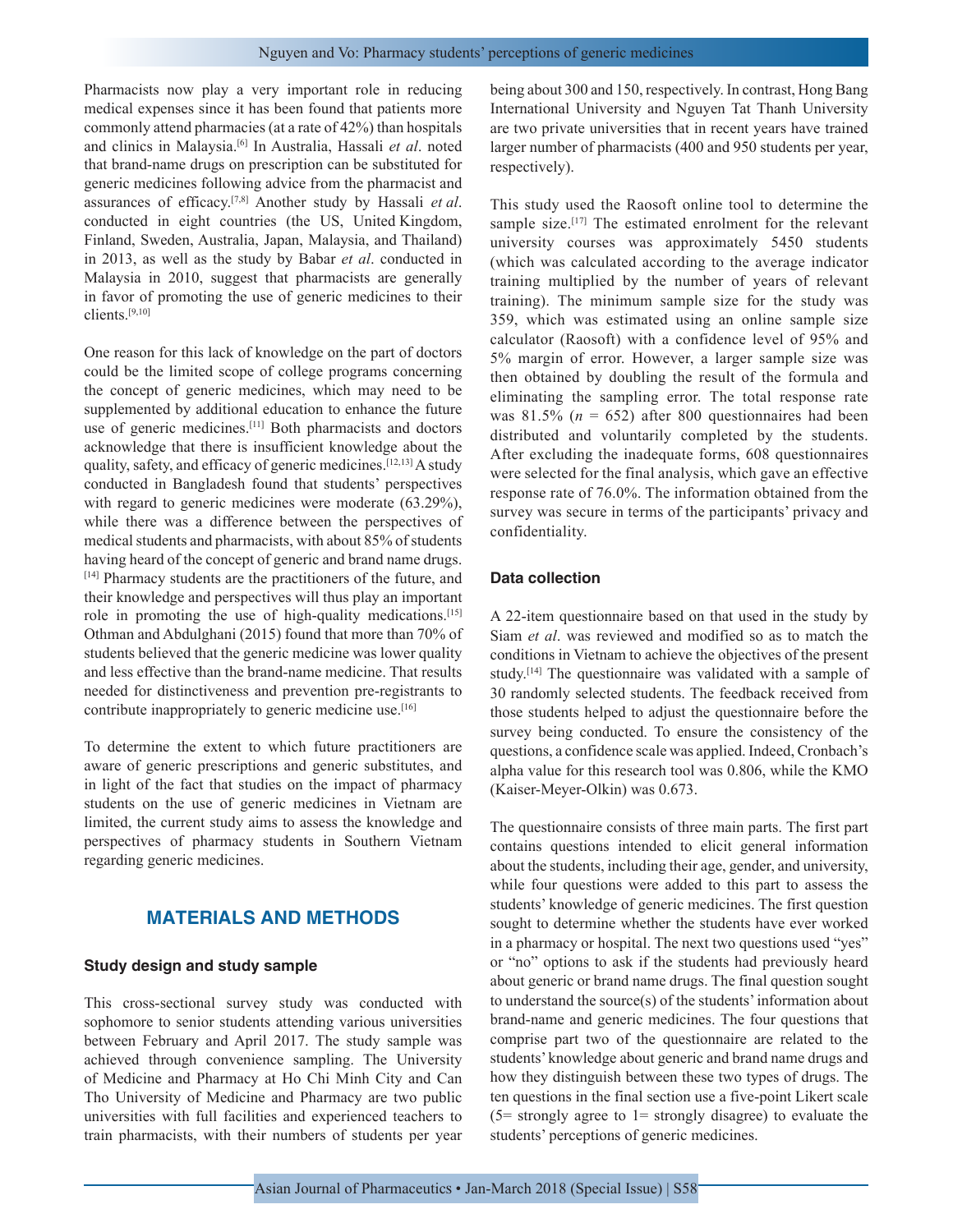#### **Data analysis**

The collected data were imported into Microsoft Excel for Windows® version 2016. The data were then sorted, grouped, and extracted into the SPSS® version 20.0 (SPSS Inc., Chicago, IL) package to create descriptive statistics. A descriptive statistical analysis, including the frequency and percentage, was used to describe the general information concerning the participating students. Non-parametric statistics (Chi-square) were used to examine the variables reflected in the general information. The data were checked for standard deviations, and the *t*-test and analysis of variance (ANOVA) were used to examine the relationship between the cognitive points and factors. All statistical analyses in this study were set at a 95% confidence level or a *P* < 0.05.

#### **Ethical approval**

Ethical approval for this study was received from the University of Medicine and Pharmacy at Ho Chi Minh City, Vietnam. Participation in the study was entirely voluntary, and all collected information was anonymous and used only for research purposes.

## **RESULTS**

#### **General information concerning participants**

A total of 608 questionnaires were analyzed in this study (the effective response rate was 76% after 800 forms had been distributed).

Among the students who completed the questionnaire, 302 students from public universities (University of Medicine and Pharmacy at Ho Chi Minh City and Can Tho University of Medicine and Pharmacy) and 306 students from private universities (Hong Bang International University and Nguyen Tat Thanh University) were participated. The percentage of female students who participated in the study is higher than that of the male participants ( $n = 383, 63.0\%$ ). The average age of the students was  $22.0 \pm 2.04$  years old. More than two-thirds of students had not undertaken work experience or medicine contact at pharmacies. However, in terms of the students participating in the study who had previously heard about generic medicine and branded medicine, there were very high rates of 93.4% and 90.6%, respectively. The public university students had often received more information about these two types of drugs than the private university students. Table 1 details the general characteristics of the participants.

#### **Knowledge of generic and brand-name medications**

The participants' general knowledge regarding the two kinds of medicine is illustrated in Table 2. Generic medicines were understood by the students to be those medicines produced and distributed without a license ( $n = 557, 91.6\%$ ) and those produced by domestic pharmaceutical companies  $(n = 541, 89.0\%)$ . Branded medicines were understood to be developed and manufactured by a company that holds the protected copyright ( $n = 548, 90.1\%$ ) as well as produced by multinational companies ( $n = 532, 87.5\%$ ).

The results of the knowledge survey concerning branded and generic medicines are displayed in Table 3. Nearly two-thirds of participants agreed that generic medicines are bioequivalent to brand-name medicines. More than twothirds of participants believed that generic and innovator brand products are available in the same dosage form. The number of participants who agreed and disagreed that brandname drugs are safer than generic medicines was similar at 41.2% and 41.1%, respectively. Approximately 41.8% of students disagreed that the drugs produced by multinational companies are more reliable than those manufactured by the national firms, while about 62.9% of participants expressed that generic medicine is of lower quality than branded medicine. The participants generally disagreed with the idea that generic medicines have more side effects than branded medications.

To quantify the participants' understanding, the scoring of the responses was performed with the mean score being  $5.19 \pm 2.43$  Table 4. A statistical analysis was performed using the *t*-test and ANOVA to detect differences in the subgroup of domains (i.e. university, gender, academic year, work experience, and age). The perceptions of the public universities students were higher than those of the private universities, which was found to be statistically significant  $(t = -4.77, P \le 0.001)$ .

## **DISCUSSION**

To the best of our knowledge, the current study is the first to evaluate pharmacy students' perceptions in Vietnam. A high proportion of students in Vietnam have heard of the definition of generic and branded medication, which could be explained by the main sources of information (70–80%) that Vietnamese students learn from being textbooks and lectures. This result indicates that Vietnamese education focuses on this issue, which correlates well with the findings of a previous study conducted in Bangladesh. Students attending both public (85.7%) and private (77.4%) universities agreed with the notion that generic medicines are less expensive than brand-name medicines and hence that they help to reduce the cost of treatment. Similar results have been reported in studies conducted in Afghanistan (71.4%), Bangladesh (75.7%), and Pakistan (79.7%) for students in the medical field.[14,19,20] This result can be explained by the concern of policymakers regarding the content of education programs and the fact that generic drugs are important in terms of reducing medical costs.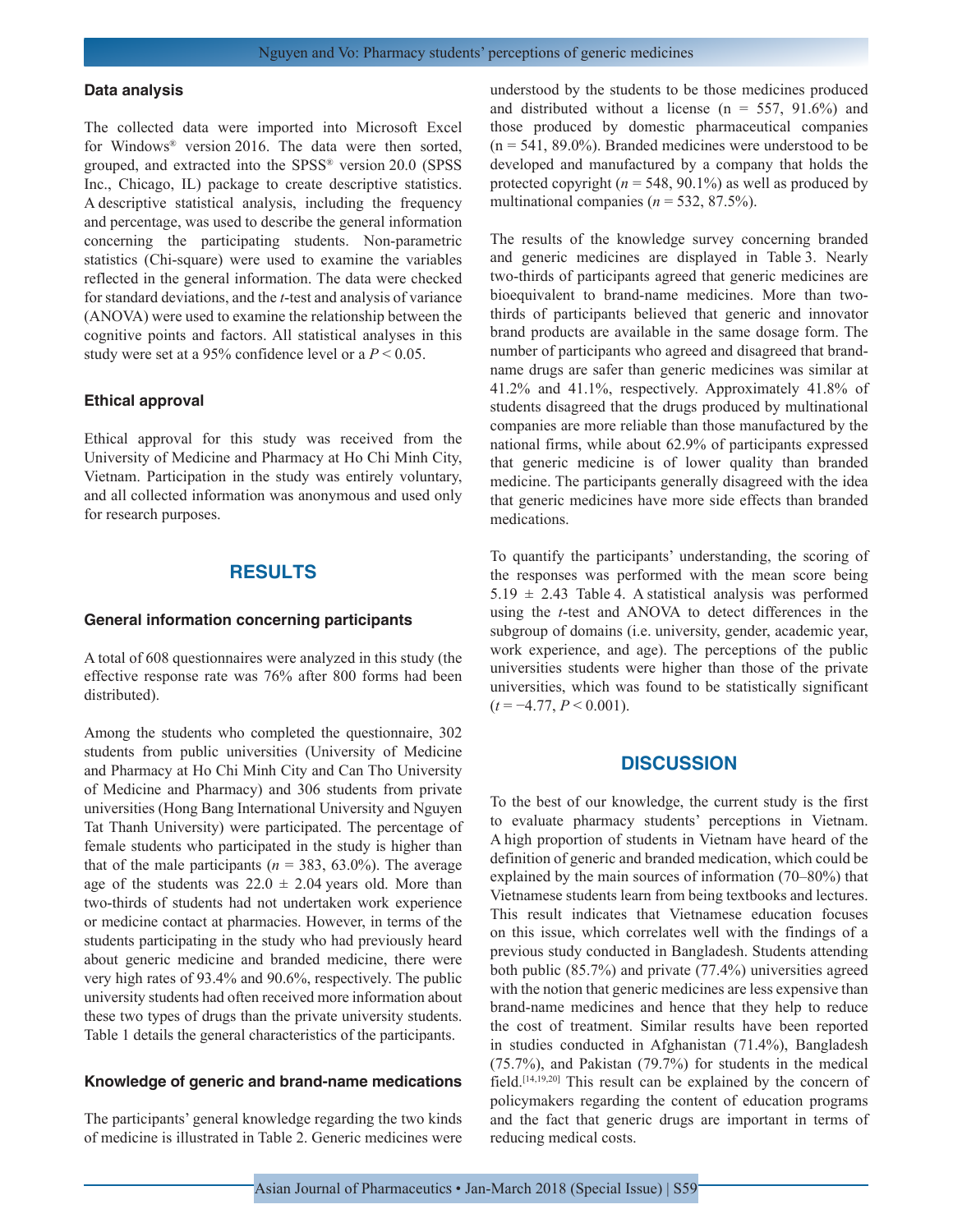|                                                                         | Table 1: Participants' demographics and general knowledge about generic medications ( $n=608$ , $n$ [%]) |                                                     |                   |                |
|-------------------------------------------------------------------------|----------------------------------------------------------------------------------------------------------|-----------------------------------------------------|-------------------|----------------|
| Variable                                                                | <b>Public</b><br>universities <sup>a</sup> (n=302)                                                       | <b>Private</b><br>universities <sup>b</sup> (n=306) | Total ( $n=608$ ) | P <sup>c</sup> |
| Age                                                                     |                                                                                                          |                                                     |                   |                |
| $19 - 21$                                                               | 61(20.2)                                                                                                 | 226 (73.9)                                          | 327 (53.8)        | P<0.001        |
| $22 - 23$                                                               | 194 (64.2)                                                                                               | 18 (5.9)                                            | 212 (34.9)        |                |
| $\geq$ 24                                                               | 47 (15.6)                                                                                                | 22(7.2)                                             | 69 (11.3)         |                |
| Mean±SD                                                                 | $21.8 + 1.39$                                                                                            | 22.16±2.45                                          | $22.0 \pm 2.04$   |                |
| Gender                                                                  |                                                                                                          |                                                     |                   |                |
| Male                                                                    | 126 (41.7)                                                                                               | 99 (32.4)                                           | 225 (37.0)        | P<0.001        |
| Female                                                                  | 176 (58.3)                                                                                               | 207 (67.6)                                          | 383 (63.0)        |                |
| Work experience in hospital<br>or community pharmacy/job<br>experience? |                                                                                                          |                                                     |                   |                |
| Yes                                                                     | 109(36.1)                                                                                                | 79 (25.8)                                           | 188 (30.9)        | P<0.001        |
| <b>No</b>                                                               | 193 (63.6)                                                                                               | 227 (74.2)                                          | 420 (69.1)        |                |
| Have you ever heard of<br>generic medicine?                             |                                                                                                          |                                                     |                   |                |
| Yes                                                                     | 289 (95.7)                                                                                               | 278 (90.8)                                          | 568 (93.4)        | P<0.001        |
| <b>No</b>                                                               | 13(4.3)                                                                                                  | 27(8.8)                                             | 40 (6.6)          |                |
| Have you ever heard of<br>branded medicine?                             |                                                                                                          |                                                     |                   |                |
| Yes                                                                     | 290 (96.0)                                                                                               | 261 (85.3)                                          | 551 (90.6)        | P<0.001        |
| <b>No</b>                                                               | 12(4.0)                                                                                                  | 45 (14.7)                                           | 57(9.4)           |                |
| Academic year                                                           |                                                                                                          |                                                     |                   |                |
| $2nd$ year                                                              | 52 (17.2)                                                                                                | 22(7.2)                                             | 74 (12.2)         | P<0.001        |
| 3rd year                                                                | 104 (34.4)                                                                                               | 271 (88.6)                                          | 375 (61.7)        |                |
| 4 <sup>th</sup> year                                                    | 74 (24.5)                                                                                                | 13(4.3)                                             | 87 (14.3)         |                |
| 5 <sup>th</sup> year                                                    | 72 (23.8)                                                                                                | 0(0.0)                                              | 72 (11.8)         |                |
| Source of knowledge                                                     |                                                                                                          |                                                     |                   |                |
| Textbook                                                                | 246 (81.5)                                                                                               | 196 (64.1)                                          | 442 (72.7)        | P<0.001        |
| Newspaper                                                               | 101 (33.4)                                                                                               | 61 (19.9)                                           | 162 (26.6)        |                |
| Lecturer                                                                | 245 (81.1)                                                                                               | 257 (84.0)                                          | 502 (82.6)        |                |
| Visit to hospitals/clinics                                              | 63 (20.9)                                                                                                | 31(10.1)                                            | 94 (15.5)         |                |

a University of Medicine and Pharmacy at Ho Chi Minh City and Can Tho University of Medicine and Pharmacy, b Hong Bang International University and Nguyen Tat Thanh University in Ho Chi Minh city, <sup>c</sup>Statistics with the average value and actual value determined using Chi‑square test. SD: Standard deviation

The results of this study showed that public university students agreed that generic medicines are bioequivalent and therapeutically equivalent to brand-name drugs by a proportion of 72.2% and 53.3%, respectively, while the figures were 65.3% and 56.1%, respectively, with private university students. However, when asked about the safety, quality, and side effects of generic medicines, the results differed. For the public university students, some 73.6% did not believe or understand that generic medicines are less safe than brand-name drugs. About half of the students considered that generic medicines are of lower quality and have more side effects than the innovator branded product. For the public university students, the results were better, being 58.9%, 30.1%, and 47.7%, respectively. A weak understanding of bioequivalence and therapeutic equivalence may be associated with negative beliefs regarding generic medicines. This result was found in a study conducted in Afghanistan, where in half of the participants were concerned about the quality, safety, and efficacy of the drugs.[19] In Australia, a study found that generic medicines were considered to be lower in quality and less effective,[11] while in New Zealand, 65% of participants felt that innovator branded products are of higher quality than generic products.[9] In India, there is a widespread distrust of the quality control practiced by manufacturers of generic drugs.[21] In contrast, the results of a study conducted in the United States found that 68% of participants believed in the safety of the drug.<sup>[22]</sup> However, it has been suggested to be common knowledge that generic drugs are of weak quality.[23]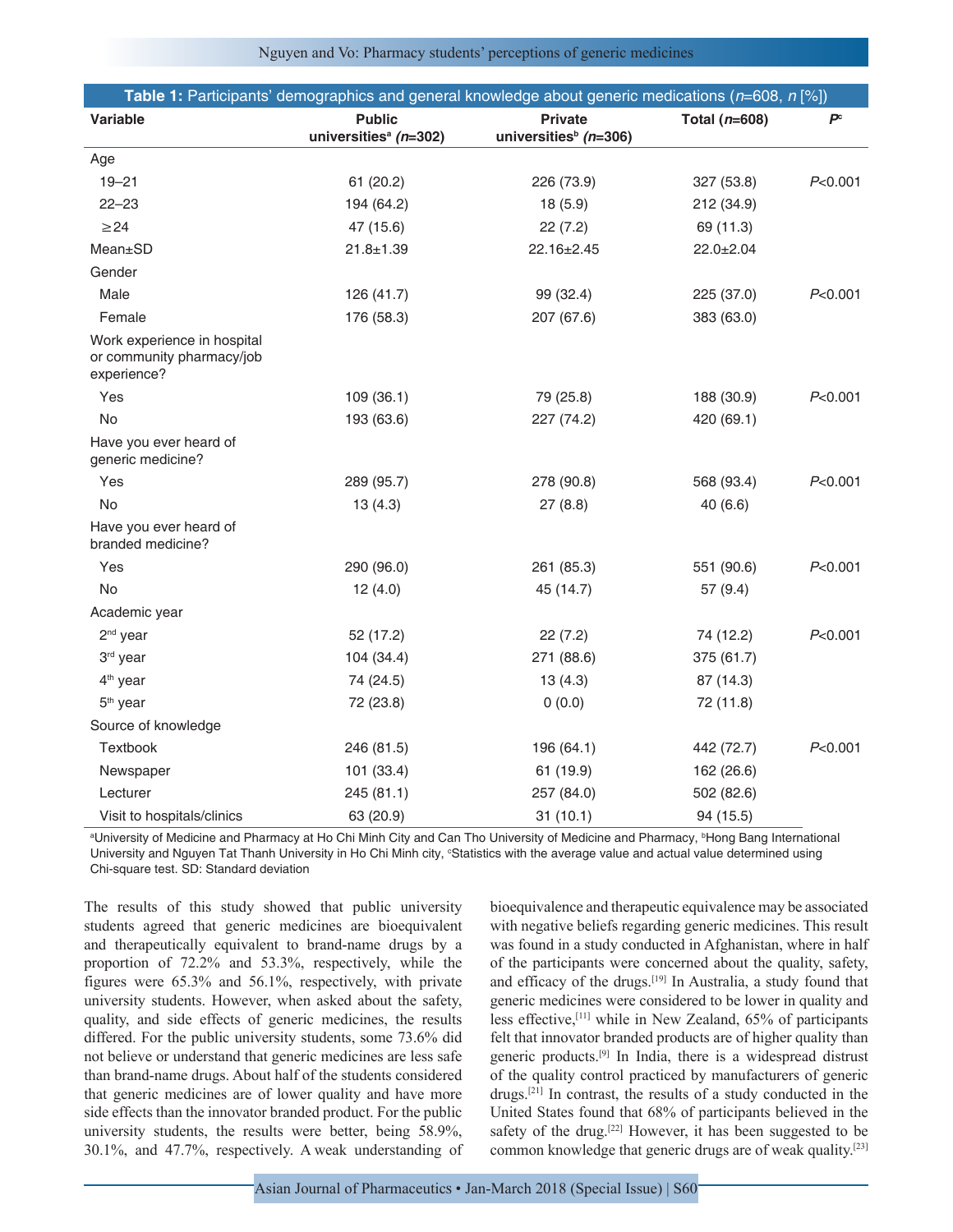|                                                                                                                                                                                                                      |       |                                            | <b>Table 2: Participants' views about the definitions of generic and branded medication</b> |                              |
|----------------------------------------------------------------------------------------------------------------------------------------------------------------------------------------------------------------------|-------|--------------------------------------------|---------------------------------------------------------------------------------------------|------------------------------|
| Statements about generic and<br>branded medicines                                                                                                                                                                    | Group | <b>Public universities</b><br>$(n=302, %)$ | <b>Private universities</b><br>$(n=306, %)$                                                 | <b>Total</b><br>$(n=608, %)$ |
| A drug that is produced and distributed<br>without patent protection. The generic<br>drug may still have a patent on the<br>formulation but not on the active<br>ingredients                                         | (i)   | 292 (96.7)                                 | 265 (87.7)                                                                                  | 557 (91.6)                   |
|                                                                                                                                                                                                                      | (ii)  | 10(3.3)                                    | 41 (13.6)                                                                                   | 51(8.4)                      |
| A drug that is the property of the<br>company that manufactures it through<br>research and development and<br>markets it under a patent. No other<br>companies are allowed to produce it<br>until the patent expires | (i)   | 16(5.3)                                    | 44 (14.6)                                                                                   | 60 (9.9)                     |
|                                                                                                                                                                                                                      | (ii)  | 286 (94.7)                                 | 262 (86.8)                                                                                  | 548 (90.1)                   |
| Drugs manufactured by local/national<br>pharmaceutical firms are                                                                                                                                                     | (i)   | 283 (93.7)                                 | 258 (85.4)                                                                                  | 541 (89.0)                   |
|                                                                                                                                                                                                                      | (ii)  | 19 (6.3)                                   | 48 (15.9)                                                                                   | 67 (11.0)                    |
| Drugs manufactured by multinational<br>firms under propriety rights are                                                                                                                                              | (i)   | 25(8.3)                                    | 51 (16.9)                                                                                   | 76 (12.5)                    |
|                                                                                                                                                                                                                      | (ii)  | 277 (91.7)                                 | 255 (84.4)                                                                                  | 532 (87.5)                   |

(i): Generic medication, (ii): Branded medication

A majority of students from both public and private universities (78.2% - 88.7%) like using generic medicines due to the reduction in the cost of treatment. These results are in agreement with those obtained in research reports from Bangladesh (75.6%), Afghanistan (98.0%), and Pakistan (50.5%).[14,19,20] Bertoldi *et al*. and Hassali *et al*. found that the majority of participants considered that the affordability of treatment could be improved and reductions in family expenses made if generic medicines were used because they cost less.[24,25]

Future pharmacists also misunderstand the safety standards associated with the generic products. Some 60.5% of public university students and 70.4% of private university students did not know or understand that generic drugs have higher safety standards. In Bangladesh and Yemen, this rate was found to be  $86.4\%$  and  $81\%$ , respectively.<sup>[14,16]</sup> Due to safety concerns, students tend to prefer brand name drugs over generic drugs when treating life-threatening conditions (45.7% and 64% for public university students and private university students, respectively). The participants' responses may be the result of limitations in the scope and explanation of bioequivalence for generic medicines in the current pharmacy curricula. Therefore, policymakers should pay more attention to the content of education as well as the reception of student knowledge.

The mean scores among the groups showed the public university students to exhibit better perceptions  $(5.65 \pm 2.61)$ than the private university students  $(4.72 \pm 2.15)$ . This is most likely due to different teaching styles in each university, which can be attributed to the highly qualified and experienced teaching staff employed in public universities. Contrary to expectations, this study did not find a significant difference between gender and job experience; however, the observed differences between university, academic year, work experience, and group age in this study were significant. The present results are consistent with those of Siam *et al*., who found that gender did not significantly influence students' perceptions.[14]

The current research is limited because the data are collected from only certain universities in the south of Vietnam. In addition, the research did not evaluate the factors that influence the perceptions of generic medicines or the impact of current educational programs. Future research studies should therefore be conducted nationwide and further assess the impact of students' perceptions.

## **CONCLUSION**

Research concerning future pharmacists has demonstrated a lack of knowledge among such students, particularly those attending private universities, in relation to the use of generic medications. Although the concept of bioequivalence is known by many students, the number of students who correctly understand the concept remains low. This issue should hence be addressed by pharmacy educators to enhance the knowledge and confidence of students regarding generic medicines.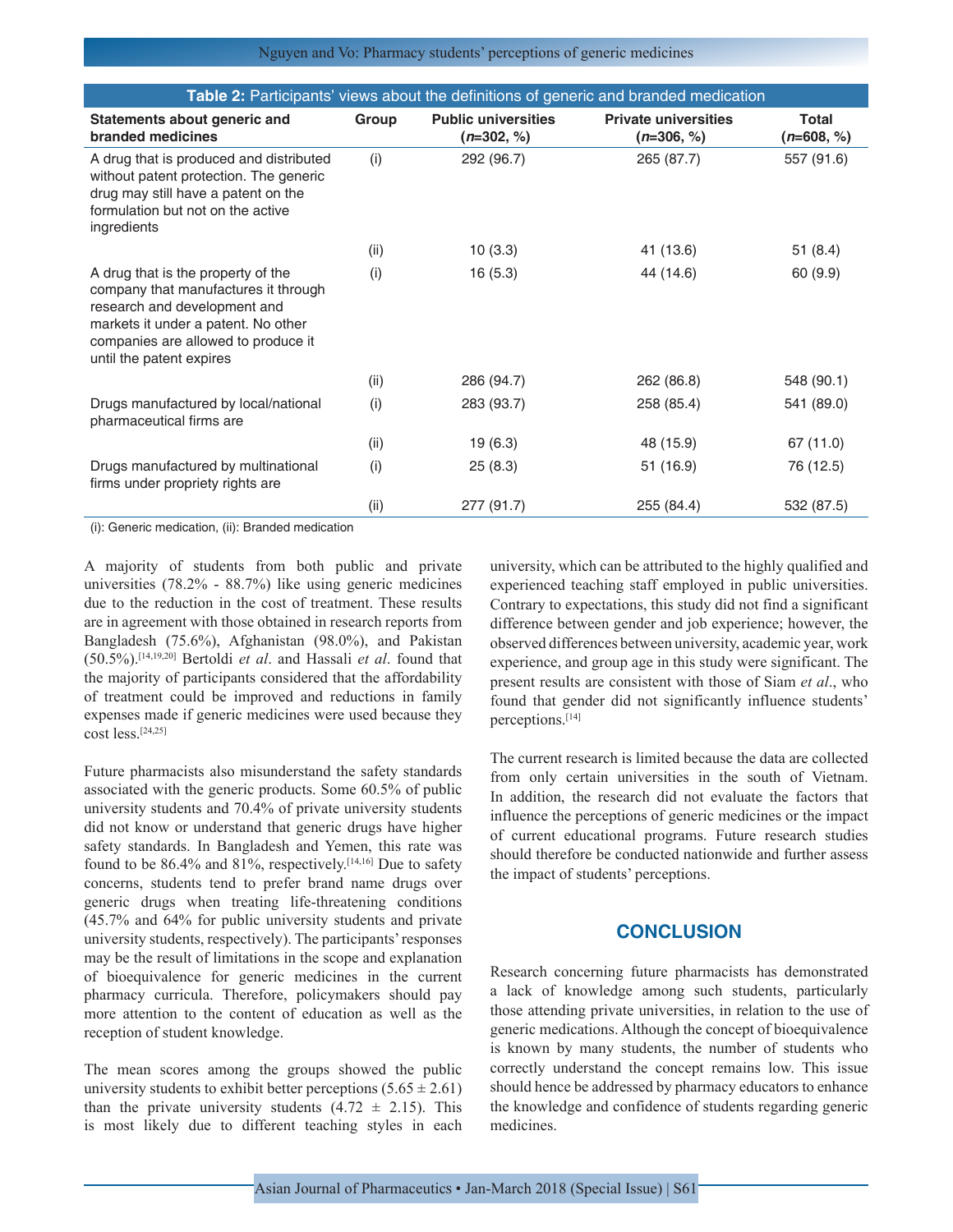| <b>Tabl</b>                                                                                                        |                                                                                                                                                      |                     |                                                |                                            | le 3: Participants' perceptions of generic medications                                                          |                                                                                                                                                                                                                                                                                                                                                                                                                                                                                                                                          |                                 |                                                                  |                                                                                                                                                                                                                                                                                                                                    |                                                |                                                                                                                                                                                                                                                        |                                                                                                                                                                                                                                                                                                                                                                                           |                                       |                                                                                              |                                                                                                             |
|--------------------------------------------------------------------------------------------------------------------|------------------------------------------------------------------------------------------------------------------------------------------------------|---------------------|------------------------------------------------|--------------------------------------------|-----------------------------------------------------------------------------------------------------------------|------------------------------------------------------------------------------------------------------------------------------------------------------------------------------------------------------------------------------------------------------------------------------------------------------------------------------------------------------------------------------------------------------------------------------------------------------------------------------------------------------------------------------------------|---------------------------------|------------------------------------------------------------------|------------------------------------------------------------------------------------------------------------------------------------------------------------------------------------------------------------------------------------------------------------------------------------------------------------------------------------|------------------------------------------------|--------------------------------------------------------------------------------------------------------------------------------------------------------------------------------------------------------------------------------------------------------|-------------------------------------------------------------------------------------------------------------------------------------------------------------------------------------------------------------------------------------------------------------------------------------------------------------------------------------------------------------------------------------------|---------------------------------------|----------------------------------------------------------------------------------------------|-------------------------------------------------------------------------------------------------------------|
| Statement                                                                                                          |                                                                                                                                                      |                     |                                                | Public universities (n=302,                | $\mathcal{S}_{\mathbf{e}}$                                                                                      |                                                                                                                                                                                                                                                                                                                                                                                                                                                                                                                                          | Private universities (n=306, %) |                                                                  |                                                                                                                                                                                                                                                                                                                                    |                                                |                                                                                                                                                                                                                                                        |                                                                                                                                                                                                                                                                                                                                                                                           | Total (n=608, %)                      |                                                                                              |                                                                                                             |
|                                                                                                                    |                                                                                                                                                      | 2                   | ო                                              | 4                                          | <u> (၂</u>                                                                                                      | <b>—</b>                                                                                                                                                                                                                                                                                                                                                                                                                                                                                                                                 | 2                               | ო                                                                | 4                                                                                                                                                                                                                                                                                                                                  | LO                                             |                                                                                                                                                                                                                                                        | $\mathbf{\Omega}$                                                                                                                                                                                                                                                                                                                                                                         | ო                                     | 4                                                                                            | rU                                                                                                          |
| A generic medicine is bioequivalent to a brand name<br>medicine                                                    | $4\frac{4}{6}$                                                                                                                                       | (15.9)              | $\begin{array}{c} 22 \\ 7 \cdot 3 \end{array}$ | (45.7)                                     | 80<br>(26.5)                                                                                                    |                                                                                                                                                                                                                                                                                                                                                                                                                                                                                                                                          | 57<br>(18.6)                    | 52<br>(17.0)                                                     | (47.4)                                                                                                                                                                                                                                                                                                                             | (11)                                           | (5.3)                                                                                                                                                                                                                                                  | $105$<br>$17.3$                                                                                                                                                                                                                                                                                                                                                                           | $74^{+20}_{-12}$                      | 283<br>(46.5)                                                                                | (18.8)<br>114                                                                                               |
| Generic types of a particular medicine are therapeutically<br>equivalent to the innovator branded product          | (4.3)                                                                                                                                                | (25.2)<br>76        | 52<br>(17.2)                                   | (37.7)<br>114                              | $47$<br>(15.6)                                                                                                  | $\begin{array}{l} \mathfrak{a} \; \widehat{\circ} \; \widehat{\circ} \; \widehat{\circ} \; \widehat{\circ} \; \widehat{\circ} \; \widehat{\circ} \; \widehat{\circ} \; \widehat{\circ} \; \widehat{\circ} \; \widehat{\circ} \; \widehat{\circ} \; \widehat{\circ} \; \widehat{\circ} \; \widehat{\circ} \; \widehat{\circ} \; \widehat{\circ} \; \widehat{\circ} \; \widehat{\circ} \; \widehat{\circ} \; \widehat{\circ} \; \widehat{\circ} \; \widehat{\circ} \; \widehat{\circ} \; \widehat{\circ} \; \widehat{\circ} \; \widehat{\$ |                                 | (12.7)                                                           | (52.0)                                                                                                                                                                                                                                                                                                                             | $\begin{pmatrix} 2 & 9 \\ 6 & 9 \end{pmatrix}$ | 26<br>(4.3)                                                                                                                                                                                                                                            | $150$<br>(24.7)                                                                                                                                                                                                                                                                                                                                                                           | (0.51)                                | (44.9)                                                                                       | $rac{68}{11.2}$                                                                                             |
| Branded medicines are safer than generic medicines because<br>they have been tested through bioequivalence studies | $^{29}_{(9.6)}$                                                                                                                                      | (31.5)              | (15.6)                                         | 68<br>(22.5)                               | $62$<br>$(20.5)$                                                                                                |                                                                                                                                                                                                                                                                                                                                                                                                                                                                                                                                          |                                 | 56<br>(18.3)                                                     |                                                                                                                                                                                                                                                                                                                                    | $73$<br>( $23.9$ )                             | $50$<br>$(8.2)$<br>$7$<br>$(2.3)$                                                                                                                                                                                                                      | (25,5)                                                                                                                                                                                                                                                                                                                                                                                    | (16.9)                                | $164$<br>(27.0)                                                                              |                                                                                                             |
| form (e.g., tablet and capsule) as branded medicine<br>Generic medicines are in the same dosage                    | $4\overline{)}$<br>$7\overline{)}$<br>$7\overline{)}$<br>$8\overline{)}$<br>$6\overline{)}$<br>$6\overline{)}$<br>$6\overline{)}$<br>$6\overline{)}$ | (14.9)              | $43$<br>(14.2)                                 | (47.7)                                     | $66$<br>$(21.9)$                                                                                                |                                                                                                                                                                                                                                                                                                                                                                                                                                                                                                                                          |                                 | (14.1)                                                           | $\begin{array}{c} 96 \\ 31.4 \\ -128.2 \\ -158.2 \\ -159.4 \\ -159.4 \\ -159.4 \\ -159.4 \\ -159.4 \\ -159.4 \\ -159.4 \\ -159.4 \\ -159.4 \\ -159.4 \\ -159.4 \\ -159.4 \\ -159.4 \\ -159.4 \\ -159.4 \\ -159.4 \\ -159.4 \\ -159.4 \\ -159.4 \\ -159.4 \\ -159.4 \\ -159.4 \\ -159.4 \\ -159.4 \\ -159.4 \\ -159.4 \\ -159.4 \\$ |                                                |                                                                                                                                                                                                                                                        | 89<br>(14.6)                                                                                                                                                                                                                                                                                                                                                                              |                                       | $322$<br>$(53.0)$                                                                            | $\begin{array}{c} 135 \\ (22.2) \\ (36.0) \\ (16.0) \\ (11.0) \\ (11.0) \\ (24.3) \\ (37.0) \\ \end{array}$ |
| Medicines manufactured by multinational companies are<br>more reliable than those manufactured by national firms   |                                                                                                                                                      | $\frac{97}{(32.1)}$ | 53<br>(17.5)                                   | (28.5)                                     | $42$<br>$(13.9)$                                                                                                |                                                                                                                                                                                                                                                                                                                                                                                                                                                                                                                                          |                                 | $630,90$<br>$43,70$<br>$54,71,11$<br>$54,70,11,10$<br>$54,70,10$ |                                                                                                                                                                                                                                                                                                                                    |                                                |                                                                                                                                                                                                                                                        | $\begin{array}{c} 204 \\ 203.6 \\ 199 \\ 209 \\ \hline \end{array} \quad \begin{array}{c} 0 \\ 0 \\ 0 \\ 0 \\ \hline \end{array} \quad \begin{array}{c} 0 \\ 0 \\ 0 \\ 0 \\ \hline \end{array} \quad \begin{array}{c} 0 \\ 0 \\ 0 \\ 0 \\ \hline \end{array} \quad \begin{array}{c} 0 \\ 0 \\ 0 \\ 0 \\ \hline \end{array} \quad \begin{array}{c} 0 \\ 0 \\ 0 \\ 0 \\ \hline \end{array}$ | $86$<br>$(14.1)$<br>$117$<br>$(19.2)$ | $\begin{array}{c} 170 \\ 180 \\ 186 \\ 186 \\ 30.6 \\ 71 \\ 44.6 \\ 106 \\ 17.4 \end{array}$ |                                                                                                             |
| Branded medicines should be preferred over generic<br>medicine for life-threatening conditions                     |                                                                                                                                                      | $92$<br>(30.5)      | (12.3)                                         | $76$<br>(25.2)                             |                                                                                                                 |                                                                                                                                                                                                                                                                                                                                                                                                                                                                                                                                          |                                 |                                                                  |                                                                                                                                                                                                                                                                                                                                    |                                                |                                                                                                                                                                                                                                                        |                                                                                                                                                                                                                                                                                                                                                                                           | 80<br>(13.2)                          |                                                                                              |                                                                                                             |
| The cost of treatment will be less if generic medicines<br>are used                                                |                                                                                                                                                      | $^{12}_{40}$        | $25$<br>$(8.3)$                                | (37.4)                                     |                                                                                                                 |                                                                                                                                                                                                                                                                                                                                                                                                                                                                                                                                          |                                 |                                                                  |                                                                                                                                                                                                                                                                                                                                    |                                                | $\begin{array}{c} 0 \\ 0 \\ 0 \\ 0 \\ \end{array} \begin{array}{c} 0 \\ 0 \\ 0 \\ 0 \\ \end{array} \begin{array}{c} 0 \\ 0 \\ 0 \\ 0 \\ \end{array} \begin{array}{c} 0 \\ 0 \\ 0 \\ 0 \\ \end{array} \begin{array}{c} 0 \\ 0 \\ 0 \\ 0 \\ \end{array}$ |                                                                                                                                                                                                                                                                                                                                                                                           |                                       |                                                                                              |                                                                                                             |
| Generic medicines are of inferior quality to brand name<br>drugs, which is why they are less expensive             | (26.5)<br>$\rm 8$                                                                                                                                    | (43.4)              | $\frac{37}{(12.3)}$                            | $\begin{pmatrix} 40 \\ 13.2 \end{pmatrix}$ |                                                                                                                 |                                                                                                                                                                                                                                                                                                                                                                                                                                                                                                                                          |                                 |                                                                  |                                                                                                                                                                                                                                                                                                                                    |                                                | (19.1)                                                                                                                                                                                                                                                 |                                                                                                                                                                                                                                                                                                                                                                                           | 59<br>(9.7)<br>515.0)<br>(15.0)       |                                                                                              |                                                                                                             |
| Generic medicines produce more side effects than<br>branded medicines                                              | (16.2)<br>49                                                                                                                                         | (36.1)<br>109       | (30.5)<br>9                                    | (14.6)<br>$\frac{4}{4}$                    | 62<br>$(20.5)$<br>$146$<br>$(4.63)$<br>$14.6$<br>$(4.6)$<br>$-14.6$<br>$-14.6$<br>$-14.6$<br>$-14.6$<br>$-14.6$ | $\frac{24}{(7.8)}$                                                                                                                                                                                                                                                                                                                                                                                                                                                                                                                       | (34.6)<br>106                   | $77$<br>(25.2)                                                   | $\frac{83}{(27.1)}$                                                                                                                                                                                                                                                                                                                | (5.2)                                          | $73$<br>$(12.0)$                                                                                                                                                                                                                                       | (35.4)<br>215                                                                                                                                                                                                                                                                                                                                                                             | (27.8)                                | (20.9)                                                                                       | $\begin{array}{c} 29 \\ 29 \\ 30 \\ 40 \\ 50 \\ \end{array}$                                                |
| Brand name medicines are required to meet higher<br>safety standards than generic medicines                        | (9.6)<br>88                                                                                                                                          | (29.5)<br>89        | (13.2)<br>$\overline{Q}$                       | (26.8)<br>$\overline{\infty}$              | (20.5)<br>89                                                                                                    | (3.9)<br>$\frac{1}{2}$                                                                                                                                                                                                                                                                                                                                                                                                                                                                                                                   | (15.7)<br>48                    | (16.7)<br>51                                                     | (37.6)<br>115                                                                                                                                                                                                                                                                                                                      | (26.1)<br>$80$                                 | (6.7)<br>$\frac{4}{3}$                                                                                                                                                                                                                                 | (22.5)<br>137                                                                                                                                                                                                                                                                                                                                                                             | (15.0)<br>$\overline{\mathrm{o}}$     | (32.2)<br>196                                                                                | (23.4)<br>142                                                                                               |
| 1: Strongly disagree, 2: Disagree, 3: Do not know, 4: Agree, 5: Strongly agree                                     |                                                                                                                                                      |                     |                                                |                                            |                                                                                                                 |                                                                                                                                                                                                                                                                                                                                                                                                                                                                                                                                          |                                 |                                                                  |                                                                                                                                                                                                                                                                                                                                    |                                                |                                                                                                                                                                                                                                                        |                                                                                                                                                                                                                                                                                                                                                                                           |                                       |                                                                                              |                                                                                                             |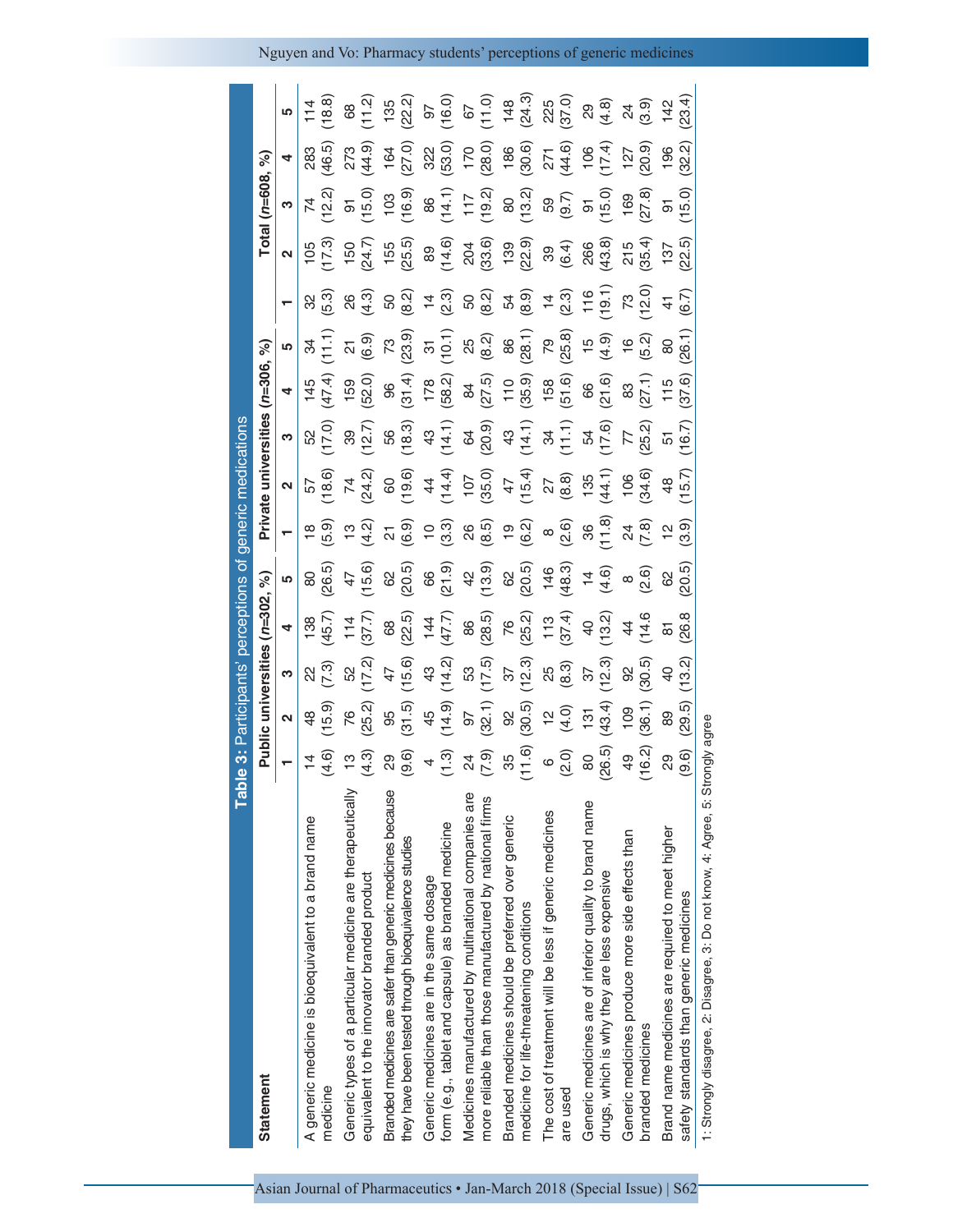| Table 4: Mean score comparison of the perceptions<br>of generic medicines |                 |                            |  |  |  |  |
|---------------------------------------------------------------------------|-----------------|----------------------------|--|--|--|--|
| Variable                                                                  | Mean±SD         | P                          |  |  |  |  |
| Perception score                                                          | $5.19 \pm 2.43$ |                            |  |  |  |  |
| Median (IQR) <sup>a</sup>                                                 | $5(3-7)$        |                            |  |  |  |  |
| University                                                                |                 |                            |  |  |  |  |
| Public universities                                                       | $5.65 \pm 2.61$ | $t = -4.770^b$<br>P<0.001  |  |  |  |  |
| Private universities                                                      | $4.72 \pm 2.15$ |                            |  |  |  |  |
| Gender                                                                    |                 |                            |  |  |  |  |
| Male                                                                      | $4.96 \pm 2.43$ | $t = -1.756b$<br>$P=0.080$ |  |  |  |  |
| Female                                                                    | $5.32 + 2.42$   |                            |  |  |  |  |
| Academic year                                                             |                 |                            |  |  |  |  |
| $2nd$ vear                                                                | $4.12 \pm 2.09$ | $P < 0.001$ °              |  |  |  |  |
| 3rd year                                                                  | $4.83 \pm 2.22$ |                            |  |  |  |  |
| $4th$ year                                                                | $6.76 \pm 2.58$ |                            |  |  |  |  |
| $5th$ year                                                                | $6.25 \pm 2.44$ |                            |  |  |  |  |
| <b>Work Experience</b>                                                    |                 |                            |  |  |  |  |
| Yes                                                                       | $5.73 \pm 2.38$ | $t = 3.753b$<br>P<0.001    |  |  |  |  |
| No                                                                        | $4.94 \pm 2.42$ |                            |  |  |  |  |
| Age                                                                       |                 |                            |  |  |  |  |
| $20 - 21$                                                                 | $4.14 \pm 2.22$ | $P < 0.001$ °              |  |  |  |  |
| $22 - 23$                                                                 | $5.88 \pm 2.60$ |                            |  |  |  |  |
| $\geq$ 24                                                                 | $4.61 \pm 2.45$ |                            |  |  |  |  |

SD: Standard deviation. <sup>a</sup>Interquartile range, <sup>b</sup>independent samples t-test, <sup>c</sup>ANOVA: Analysis of variance

## **ACKNOWLEDGMENT**

The authors wish to thank the voluntary participants and the lecturers in the Faculty of Pharmacy of the University of Pharmacy and Medicine at Ho Chi Minh city.

## **REFERENCES**

- 1. WHO. WHO Medicines Strategy 2004-2007: Countries at the Core. Geneva: World Health Organization; 2004.
- 2. Karim SS, Pillai G, Ziqubu-Page TT, Cassimjee MH, Morar MS. Potential savings from generic prescribing and generic substitution in South Africa. Health Policy Planning 1996;11:198-205.
- 3. Shargel L, Kanfer I. Generic Drug Product Development: Solid Oral Dosage Forms. 2nd ed. Boca Raton: Taylor & Francis; 2013.
- 4. Office TCotUSCB. Effects of Using Generic Drugs on Medicare's Prescription Drug Spending. United States: Congressional Budget Office (CBO); 2010.
- 5. Smeaton J. The generics market. Aust J Pharm 2000;81:540-2.
- 6. Babar ZU, Ibrahim MI, Singh H, Bukahri NI, Creese A. Affordability of medicines in Malaysia-Consumer perceptions. Essent Drugs Monit 2003;33:2.
- 7. Kjoenniksen I, Lindbaek M, Granas AG. Patients' attitudes towards and experiences of generic drug substitution in Norway. Pharm World Sci PWS 2006;28:284-9.
- 8. Hassali MA, Kong D, Stewart K. Generic medicines: Perceptions of general practitioners in melbourne. Aust J Gen Med 2006;3:214-25.
- 9. Babar ZU, Grover P, Stewart J, Hogg M, Short L, Seo HG, *et al*. Evaluating pharmacists' views, knowledge, and perception regarding generic medicines in New Zealand. Res Soc Admin Pharm RSAP 2011;7:294-305.
- 10. Hassali MA, Alrasheedy AA, McLachlan A, Nguyen TA, Al-Tamimi SK, Ibrahim MIM, *et al*. The experiences of implementing generic medicine policy in eight countries: A review and recommendations for a successful promotion of generic medicine use. Saudi Pharm J 2014;22:491-503.
- 11. Hassali MA, Kong DC, Stewart K. A comparison between senior medical students' and pharmacy preregistrants' knowledge and perceptions of generic medicines. Med Educ 2007;41:703-10.
- 12. Hassali MA, Kong DC, Stewart K. Knowledge and perceptions of recent pharmacy graduates about generic medicines. J Interprof Care 2007;7:5.
- 13. Tran TD, Nguyen TT, Ngo NH, Vo TQ. Acceptance and perceptions of generic substitution among pharmacists: A preliminary study in Vietnam. J Pharm Pharm Res 2018;6:136-47.
- 14. Siam MK, Khan A, Khan TM. Medical and pharmacy students' knowledge and perceptions about generic medicines in Bangladesh. J Pharm Health Serv Res 2013;4:57-61.
- 15. Chisholm MA, Hawkins DW. Analysis of pharmacotherapy recommendations provided by doctor of pharmacy clerkship students. J Pharm Teach 1996;5:3-12.
- 16. Othman G, Abdulghani M. Assessment of knowledge and perceptions of generic medicines among pharmacy students in Yemeni universities. Pharm Educ 2015;15:93-8.
- 17. Raosoft. Online Sample Size Calculator; 2004. Available from: http://www.raosoft.com/samplesize.html. [Cited 2017 Jan 10].
- 18. Augustin M, Kuessner D, Purwins S, Hieke K, Posthumus J, Diepgen TL. Cost-of-illness of patients with chronic hand eczema in routine care: Results from a multicentre study in Germany. Br J Dermatol 2011;165:845-51.
- 19. Bashaar M, Hassali M, Saleem F, Shafie A. Assessment of medical and pharmacy students' knowledge and perceptions about generic medicines' prices and quality in kabul-afghanistan. J Appl Pharm Sci 2015;5:100-4.
- 20. Jamshed SQ, Ibrahim MI, Hassali MA, Sharrad AK, Shafie AA, Babar ZU. Understanding and perceptions of final-year Doctor of Pharmacy students about generic medicines in Karachi, Pakistan: A quantitative insight. Adv Med Educ Pract 2015;6:359-66.
- 21. Roy V, Gupta U, Agarwal AK. Cost of medicines and